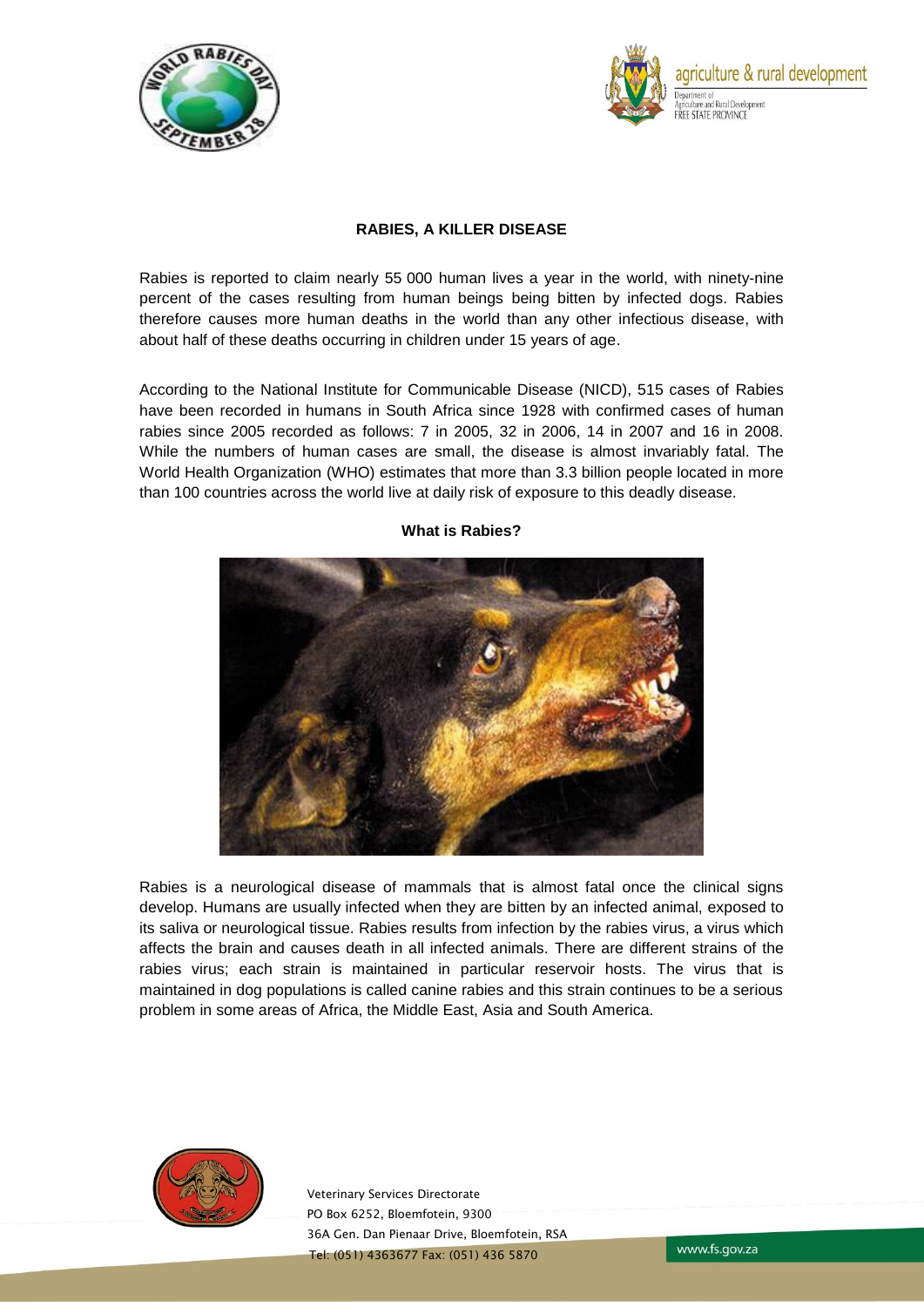





# **HOW THE DISEASE IS TRANSMITTED TO HUMANS?**

The virus is usually spread in the, when an infected animal bites another. Less often, an animal or person is infected by contact with infectious saliva or neurological tissues, through mucus membranes or breaks in the skin. The rabies virus is not transmitted through intact skin. Dogs are the principal transmitter of rabies to humans, although cats and rarely mongooses and other wild animals play a role in the transmission of the disease.

## **SIGNS OF THE DISEASE IN ANIMALS**



The initial signs are often nonspecific and may include restlessness, apprehension, decreased or increased appetite, and slight fever. Behavior or temperament change follows, with domesticated animals becoming unusually aggressive or wild animals becoming uncharacteristically affectionate. Progressive paralysis may follow and is characterized by inability to swallow or profuse salivation. Death usually occurs within 2 to 6 days as a result of respiratory failure.



Veterinary Services Directorate PO Box 6252, Bloemfotein, 9300 36A Gen. Dan Pienaar Drive, Bloemfotein, RSA Tel: (051) 4363677 Fax: (051) 436 5870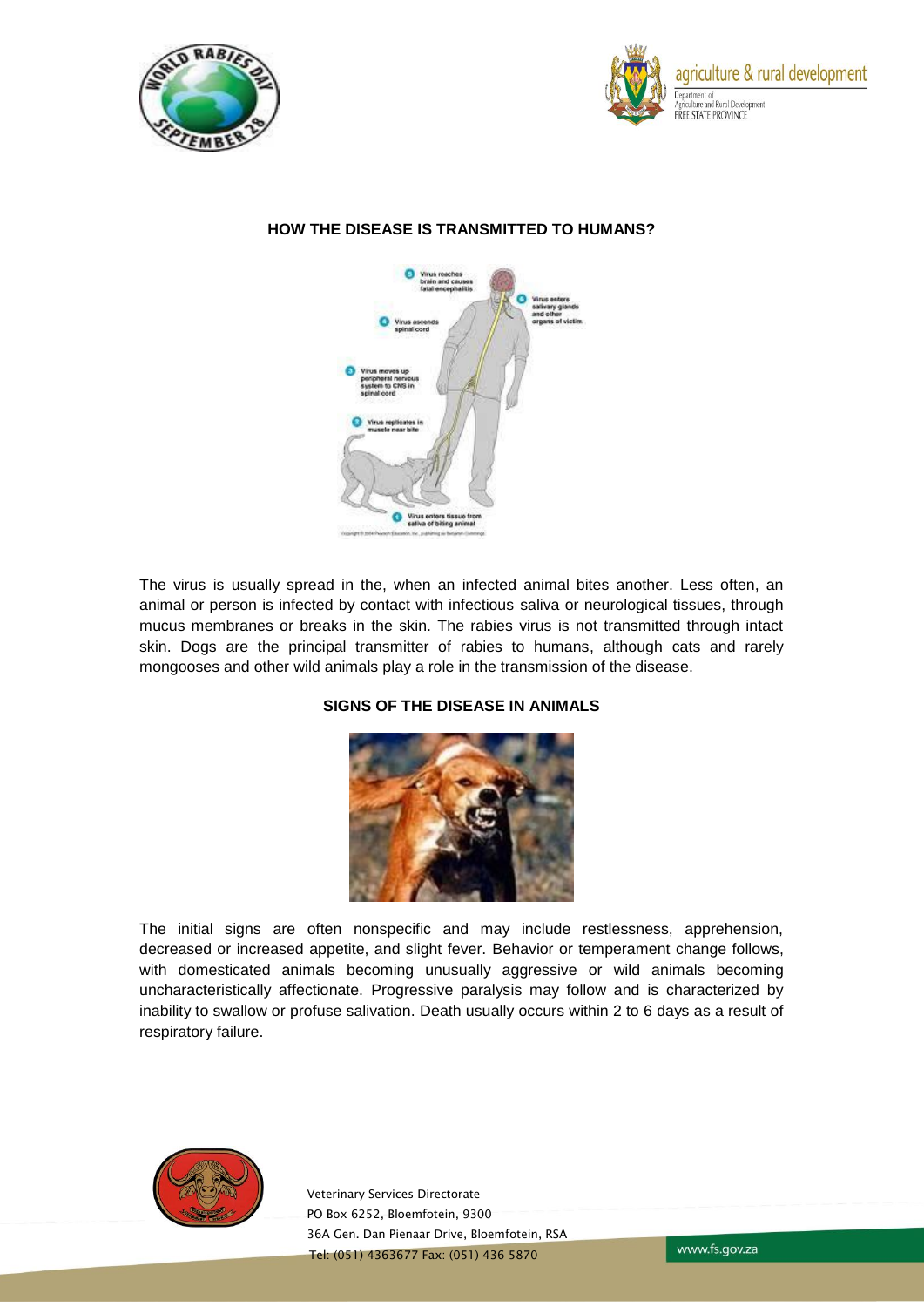



## **SIGNS OF THE DISEASE IN HUMANS**



It may take a few days to several years following being bitten by an infected animal before the clinical signs become apparent. The early symptoms of the disease are nonspecific and may include signs such as fever, headache, discomfort or pain at the site of virus entry. Later in the disease progress from signs of anxiety, confusion and agitation to abnormal behavior ranging from insomnia, hypersensitivity to light, hallucinations, difficulty in swallowing, pharyngeal spasms and/or fear of water, hypersensitivity to light and convulsions. Finally paralysis predominates and within 2 to 10 days death follows.

# **HOW TO CONTROL RABIES?**



There is no treatment once the clinical signs appear. Rabies can be prevented in domesticated animals by vaccination. Wild animals can be immunized with oral vaccines distributed in bait. Preventing animals from roaming will reduce to risk of exposure to rabid wild animals. It is very important that dogs and cats are vaccinated to reduce the risk to people. Young animals should be vaccinated twice in the first year and then once every year. The vaccine is safe and will not make your animals sick. Control of stray dogs and/or responsible dog ownership



Veterinary Services Directorate PO Box 6252, Bloemfotein, 9300 36A Gen. Dan Pienaar Drive, Bloemfotein, RSA Tel: (051) 4363677 Fax: (051) 436 5870

www.fs.gov.za